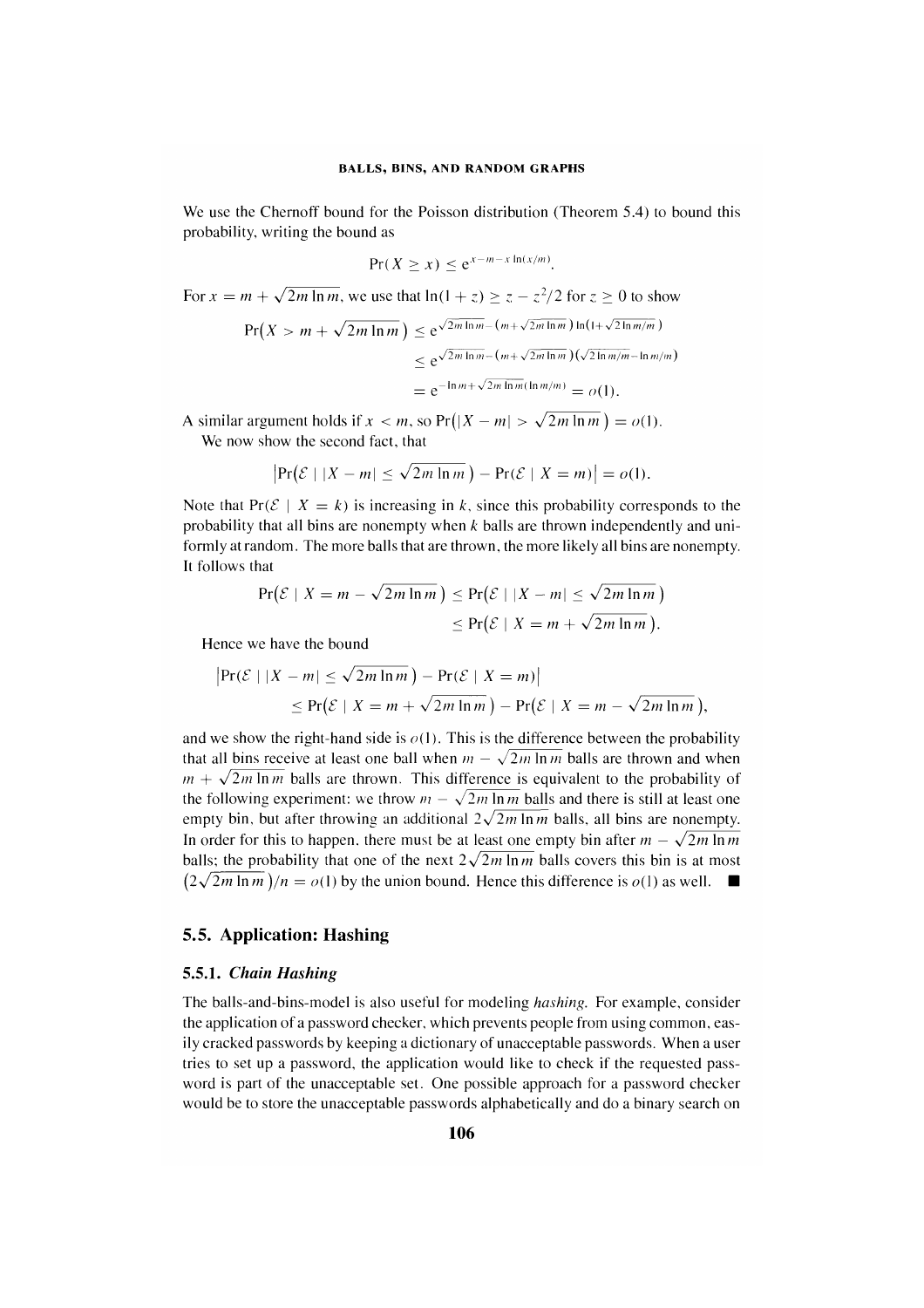the dictionary to check if a proposed password is unacceptable. A binary search would require  $\Theta(\log m)$  time for *m* words.

Another possibility is to place the words into bins and then search the appropriate bin for the word. The words in a bin would be represented by a linked list. The placement of words into bins is accomplished by using a *hash function.* A hash function *f*  from a universe *U* into a range  $[0, n - 1]$  can be thought of as a way of placing items from the universe into *n* bins. Here the universe *U* would consist of possible password strings. The collection of bins is called a *hash table.* This approach to hashing is called *chain hashing,* since items that fall in the same bin are chained together in a linked list.

Using a hash table turns the dictionary problem into a balls-and-bins problem. If our dictionary of unacceptable passwords consists of *m* words and the range of the hash function is  $[0, n-1]$ , then we can model the distribution of words in bins with the same distribution as *m* balls placed randomly in *n* bins. We are making a rather strong assumption by presuming that our hash function maps words into bins in a fashion that appears random, so that the location of each word is independent and identically distributed. There is a great deal of theory behind designing hash functions that appear random, and we will not delve into that theory here. We simply model the problem by assuming that hash functions are random. In other words, we assume that (a) for each  $x \in U$ , the probability that  $f(x) = j$  is  $1/n$  (for  $0 \le j \le n - 1$ ) and that (b) the values of  $f(x)$  for each x are independent of each other. Notice that this does not mean that every evaluation of  $f(x)$  yields a different random answer! The value of  $f(i)$  is fixed for all time; it is just equally likely to take on any value in the range.

Let us consider the search time when there are *n* bins and *m* words. To search for an item, we first hash it to find the bin that it lies in and then search sequentially through the linked list for it. If we search for a word that is not in our dictionary, the expected number of words in the bin the word hashes to is *m/n.* If we search for a word that is in our dictionary, the expected number of other words in that word's bin is  $(m-1)/n$ , so the expected number of words in the bin is  $1 + (m-1)/n$ . If we choose  $n = m$  bins for our hash table, then the expected number of words we must search through in a bin is constant. If the hashing takes constant time, then the total expected time for the search is constant.

The maximum time to search for a word, however, is proportional to the maximum number of words in a bin. We have shown that when  $n = m$  this maximum load is  $\Theta(\ln n/\ln \ln n)$  with probability close to 1, and hence with high probability this is the maximum search time in such a hash table. While this is still faster than the required time for standard binary search, it is much slower than the average, which can be a drawback for many applications.

Another drawback of chain hashing can be wasted space. If we use  $n$  bins for  $n$ items, several of the bins will be empty, potentially leading to wasted space. The space wasted can be traded off against the search time by making the average number of words per bin larger than 1.

### *5.5.2. Hashing: Bit Strings*

If we want to save space instead of time, we can use hashing in another way. Again, we consider the problem of keeping a dictionary of unsuitable passwords. Assume that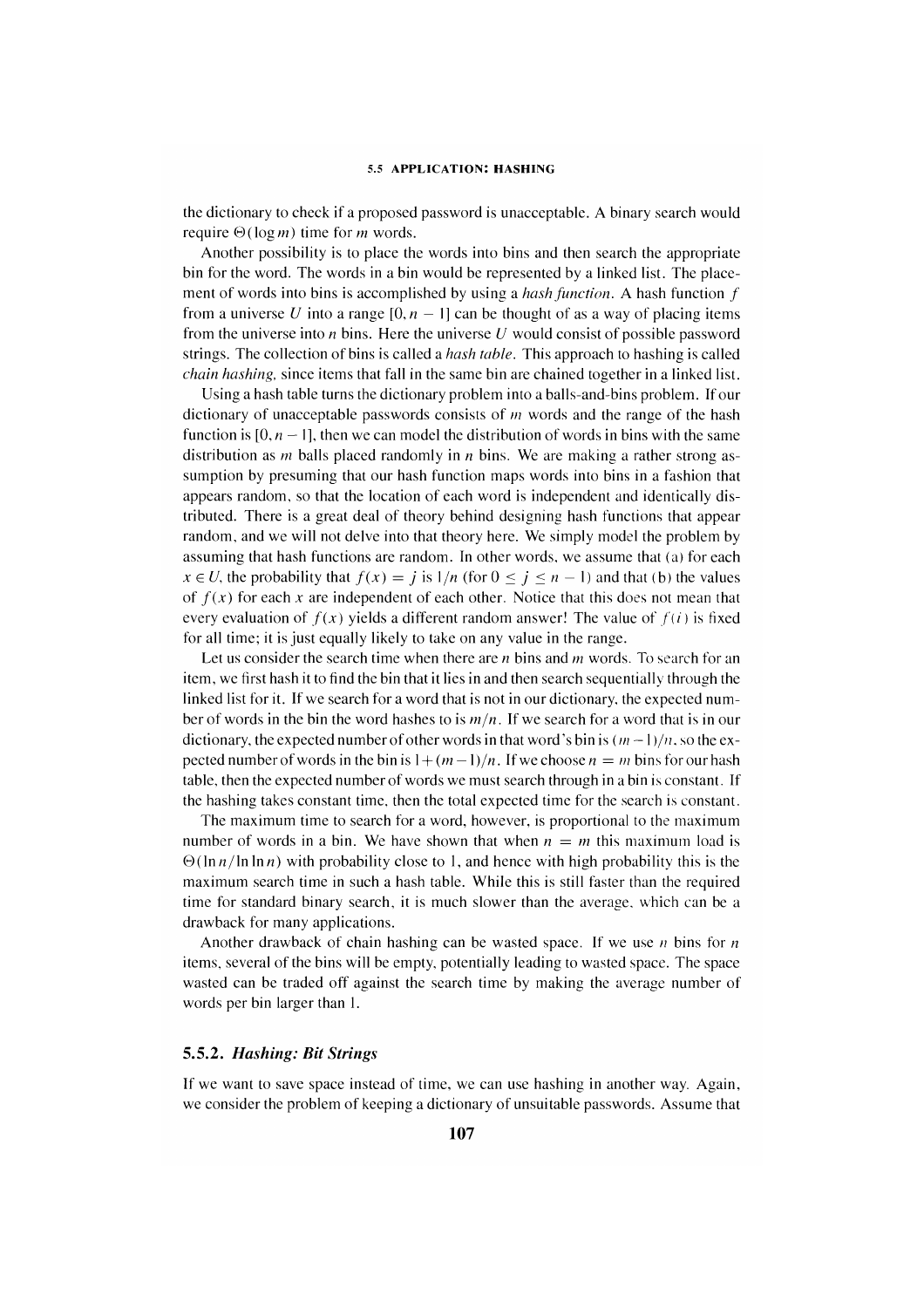a password is restricted to be eight ASCII characters, which requires 64 bits (8 bytes) to represent. Suppose we use a hash function to map each word into a 32-bit string. This string will serve as a short *fingerprint* for the word; just as a fingerprint is a succinct way of identifying people, the fingerprint string is a succinct way of identifying a word. We keep the fingerprints in a sorted list. To check if a proposed password is unacceptable, we calculate its fingerprint and look for it on the list, say by a binary search.<sup>2</sup> If the fingerprint is on the list, we declare the password unacceptable.

In this case, our password checker may not give the correct answer! It is possible for a user to input an acceptable password, only to have it rejected because its fingerprint matches the fingerprint of an unacceptable password. Hence there is some chance that hashing will yield *afalse positive:* it may falsely declare a match when there is not an actual match. The problem is that  $-$  unlike fingerprints for human beings  $-$  our fingerprints do not uniquely identify the associated word. This is the only type of mistake this algorithm can make; it does *not* allow a password that is in the dictionary of unsuitable passwords. In the password application, allowing false positives means our algorithm is overly conservative, which is probably acceptable. Letting easily cracked passwords through, however, would probably not be acceptable.

To place the problem in a more general context. we describe it as an *approximate set membership* problem. Suppose we have a set  $S = \{s_1, s_2, \ldots, s_m\}$  of *m* elements from a large universe  $U$ . We would like to represent the elements in such a way that we can quickly answer queries of the form "Is *x* an element of 57" We would also like the representation to take as little space as possible. In order to save space, we would be willing to allow occasional mistakes in the form of false positives. Here the unallowable passwords correspond to our set S.

How large should the range of the hash function used to create the fingerprints be? Specifically, if we are working with bits, how many bits should we use to create a fingerprint? Obviously, we want to choose the number of bits that gives an acceptable probability for a false positive match. The probability that an acceptable password has a fingerprint that is different from any specific unallowable password in S is  $(1-1/2<sup>b</sup>)$ . It follows that if the set 5 has size *m* and if we use b bits for the fingerprint, then the probability of a false positive for an acceptable password is  $1 - (1 - 1/2^b)^m \ge 1 - e^{-m/2^b}$ . If we want this probability of a false positive to be less than a constant  $c$ , we need

which implies that 
$$
b \ge \log_2 \frac{m}{\ln(1/(1-c))}.
$$

 $e^{-m/2^b} > 1 - c$ ,

That is, we need  $b = \Omega(\log_2 m)$  bits. On the other hand, if we use  $b = 2\log_2 m$  bits, then the probability of a false positive falls to

$$
1-\left(1-\frac{1}{m^2}\right)^m < \frac{1}{m}.
$$

 $\frac{1}{2}$  In this case the fingerprints will be uniformly distributed over all 32-bit strings. There are faster algorithms for searching over sets of numbers with this distribution, just as Bucket sort allows faster sorting than standard comparison-based sorting when the elements to he sorted are from a uniform distribution. but we will not concern ourselves with this point here.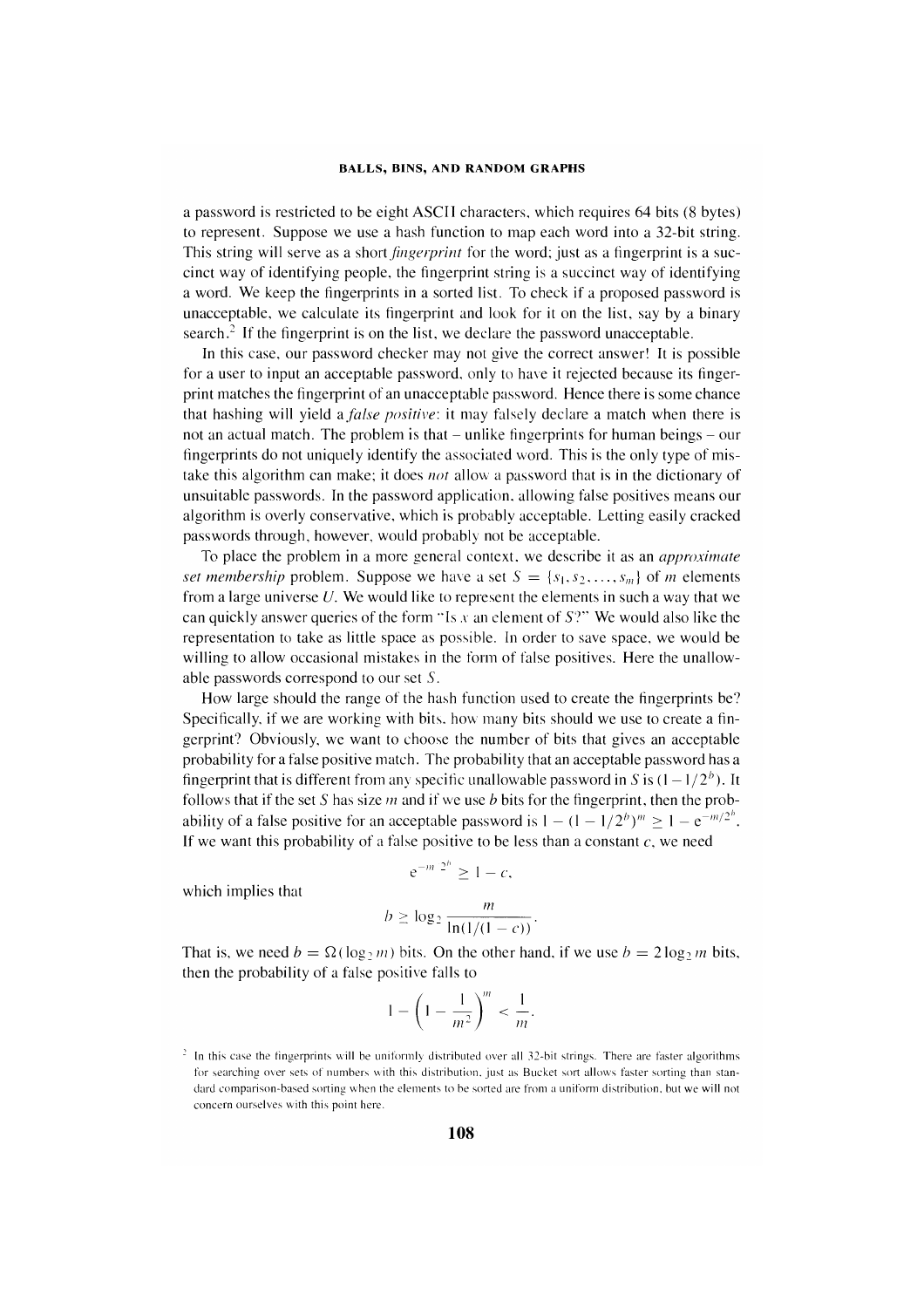#### 5.5 APPLICATION: HASHING

Start with an array of Os.



Each element of 5 is hashed *k* times; each hash gives an array location to set to 1.



To check if *y* is in 5, check the k hash locations. If a 0 appears, *y* is not in S.



If only 1s appear, conclude that *y* is in *S*. This may yield false positives.



Figure 5.1: Example of how a Bloom filter functions.

In our example, if our dictionary has  $2^{16} = 65,536$  words, then using 32 bits when hashing yields a false positive probability of just less than 1/65,536.

# *5.5.3. Bloom Filters*

We can generalize the hashing ideas of Sections 5.5.1 and 5.5.2 to achieve more interesting trade-offs between the space required and the false positive probability. The resulting data structure for the approximate set membership problem is called a *Bloom filter.* 

A Bloom filter consists of an array of *n* bits,  $A[0]$  to  $A[n - 1]$ . initially all set to 0. A Bloom filter uses k independent random hash functions  $h_1, \ldots, h_k$  with range  $\{0, \ldots, n-1\}$ . We make the usual assumption for analysis that these hash functions map each element in the universe to a random number uniformly over the range  $\{0, \ldots, n-1\}$ . Suppose that we use a Bloom filter to represent a set  $S = \{s_1, s_2, \ldots, s_m\}$  of *m* elements from a large universe U. For each element  $s \in S$ , the bits  $A[h_i(s)]$  are set to 1 for  $1 \le i \le$ k. A bit location can be set to I multiple times, but only the first change has an effect. To check if an element x is in S, we check whether all array locations  $A[h_i(x)]$  for  $1 \le$  $i \leq k$  are set to 1. If not, then clearly *x* is not a member of *S*, because if *x* were in *S* then all locations  $A[h_i(x)]$  for  $1 \le i \le k$  would be set to 1 by construction. If all  $A[h_i(x)]$ are set to 1, we assume that  $x$  is in  $S$ , although we could be wrong. We would be wrong if all of the positions  $A[h_i(x)]$  were set to 1 by elements of S even though x is not in the set. Hence Bloom filters may yield false positives. Figure 5.1 shows an example.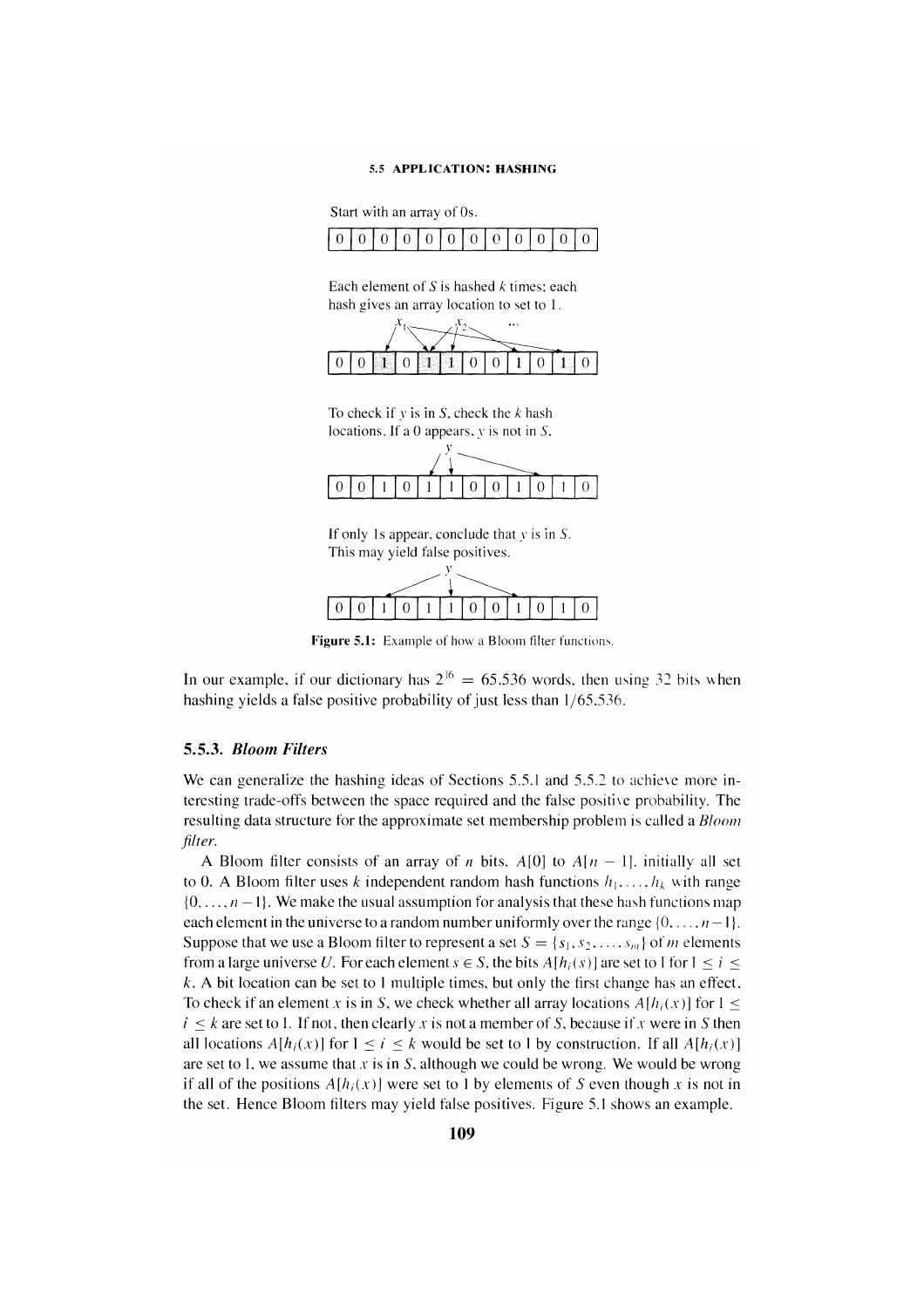The probability of a false positive for an element not in the set - the *false positive probability* - can be calculated in a straightforward fashion, given our assumption that the hash functions are random. After all the elements of 5 are hashed into the Bloom filter, the probability that a specific bit is still 0 is

$$
\left(1-\frac{1}{n}\right)^{km} \approx e^{-km/n}.
$$

We let  $p = e^{-km/n}$ . To simplify the analysis, let us temporarily assume that a fraction *p* of the entries are still 0 after all of the elements of 5 are hashed into the Bloom filter.

The probability of a false positive is then

$$
\left(1-\left(1-\frac{1}{n}\right)^{km}\right)^k \approx (1-e^{-km/n})^k = (1-p)^k.
$$

We let  $f = (1 - e^{-km/n})^k = (1 - p)^k$ . From now on, for convenience we use the asymptotic approximations  $p$  and  $f$  to represent (respectively) the probability that a bit in the Bloom filter is 0 and the probability of a false positive.

Suppose that we are given  $m$  and  $n$  and wish to optimize the number of hash functions  $k$  in order to minimize the false positive probability  $f$ . There are two competing forces: using more hash functions gives us more chances to find a O-bit for an element that is not a member of  $S$ , but using fewer hash functions increases the fraction of  $0$ -bits in the array. The optimal number of hash functions that minimizes  $f$  as a function of k is easily found taking the derivative. Let  $g = k \ln(1 - e^{-km/n})$ , so that  $f = e^g$  and minimizing the false positive probability  $f$  is equivalent to minimizing  $g$  with respect to *k.* We find

$$
\frac{dg}{dk} = \ln(1 - e^{-km/n}) + \frac{km}{n} \frac{e^{-km/n}}{1 - e^{-km/n}}.
$$

It is easy to check that the derivative is zero when  $k = (\ln 2) \cdot (n/m)$  and that this point is a global minimum. In this case the false positive probability f is  $(1/2)^k$   $\approx$  $(0.6185)^{n/m}$ . The false positive probability falls exponentially in  $n/m$ , the number of bits used per item. In practice, of course,  $k$  must be an integer, so the best possible choice of k may lead to a slightly higher false positive rate.

A Bloom filter is like a hash table. but instead of storing set items we simply use one bit to keep track of whether or not an item hashed to that location. If  $k = 1$ , we have just one hash function and the Bloom filter is equivalent to a hashing-based fingerprint system, where the list of the fingerprints is stored in a  $0-1$  bit array. Thus Bloom filters can be seen as a generalization of the idea of hashing-based fingerprints. As we saw when using fingerprints, to get even a small constant probability of a false positive required  $\Omega(\log m)$  fingerprint bits per item. In many practical applications,  $\Omega(\log m)$ bits per item can be too many. Bloom filters allow a constant probability of a false positive while keeping  $n/m$ , the number of bits of storage required per item, constant. For many applications, the small space requirements make a constant probability of error acceptable. For example, in the password application, we may be willing to accept false positive rates of  $1\%$  or  $2\%$ .